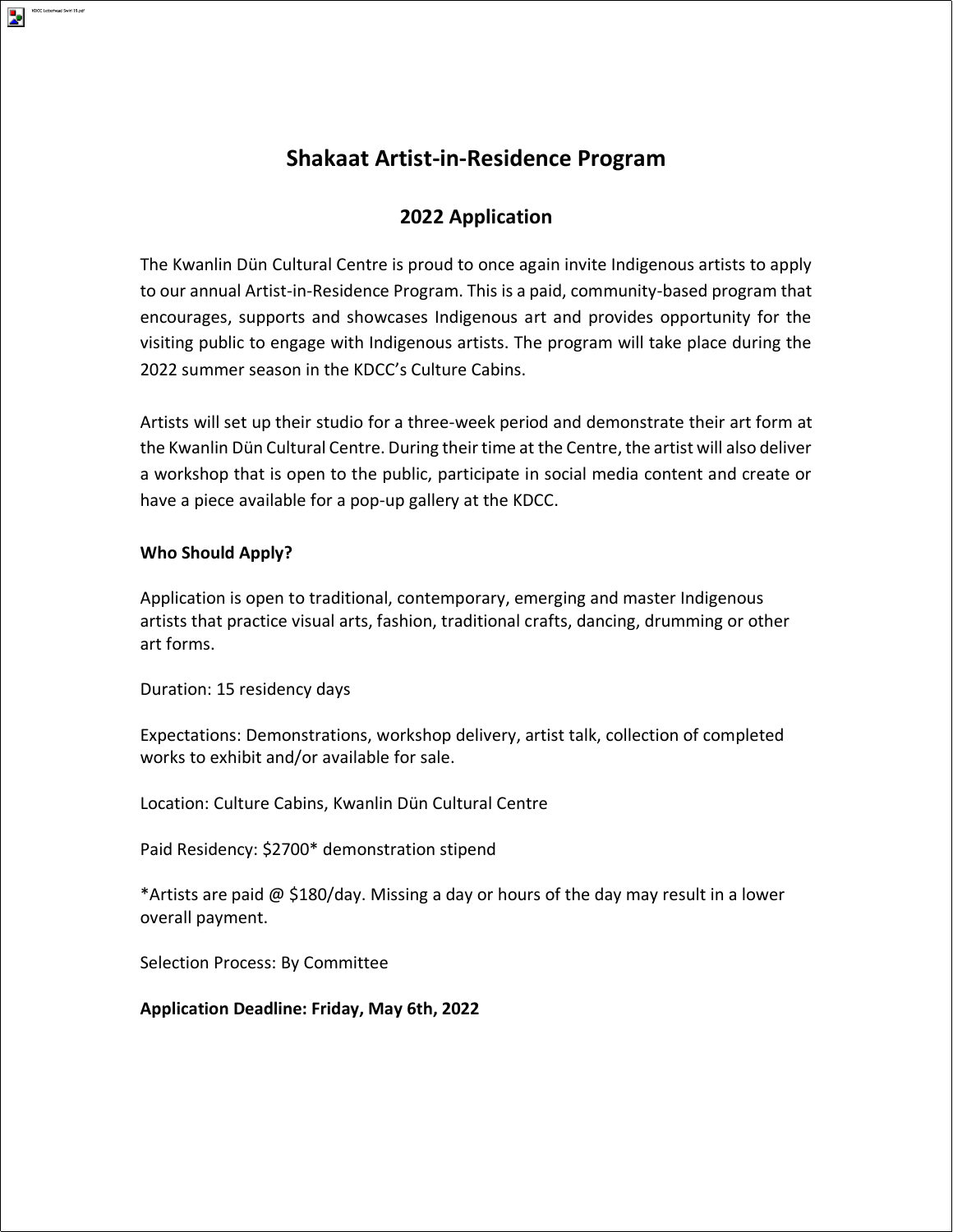

Completed applications can be submitted online, delivered, emailed or mailed to:

Shayna Hammer, Cultural Programs Manager Kwanlin Dün Cultural Centre 1171 Front Street Whitehorse, Yukon, Y1A 0G9 culturalprograms@kdcc.ca

## **Shakaat Artist-in-Residence Program 2022 Application**

| PERSONAL INFORMATION                  |                        |  |
|---------------------------------------|------------------------|--|
|                                       |                        |  |
| Cultural Background/First Nation: ___ |                        |  |
|                                       |                        |  |
| <b>CONTACT INFORMATION</b>            |                        |  |
| Phone #: <u>Alexander Advisory</u>    | Cell #:                |  |
| Email: <u>______________</u>          |                        |  |
| Street Address: ___________________   |                        |  |
| City: City:                           |                        |  |
| Territory/Province: ___________       | Postal Code: _________ |  |

867-456-5322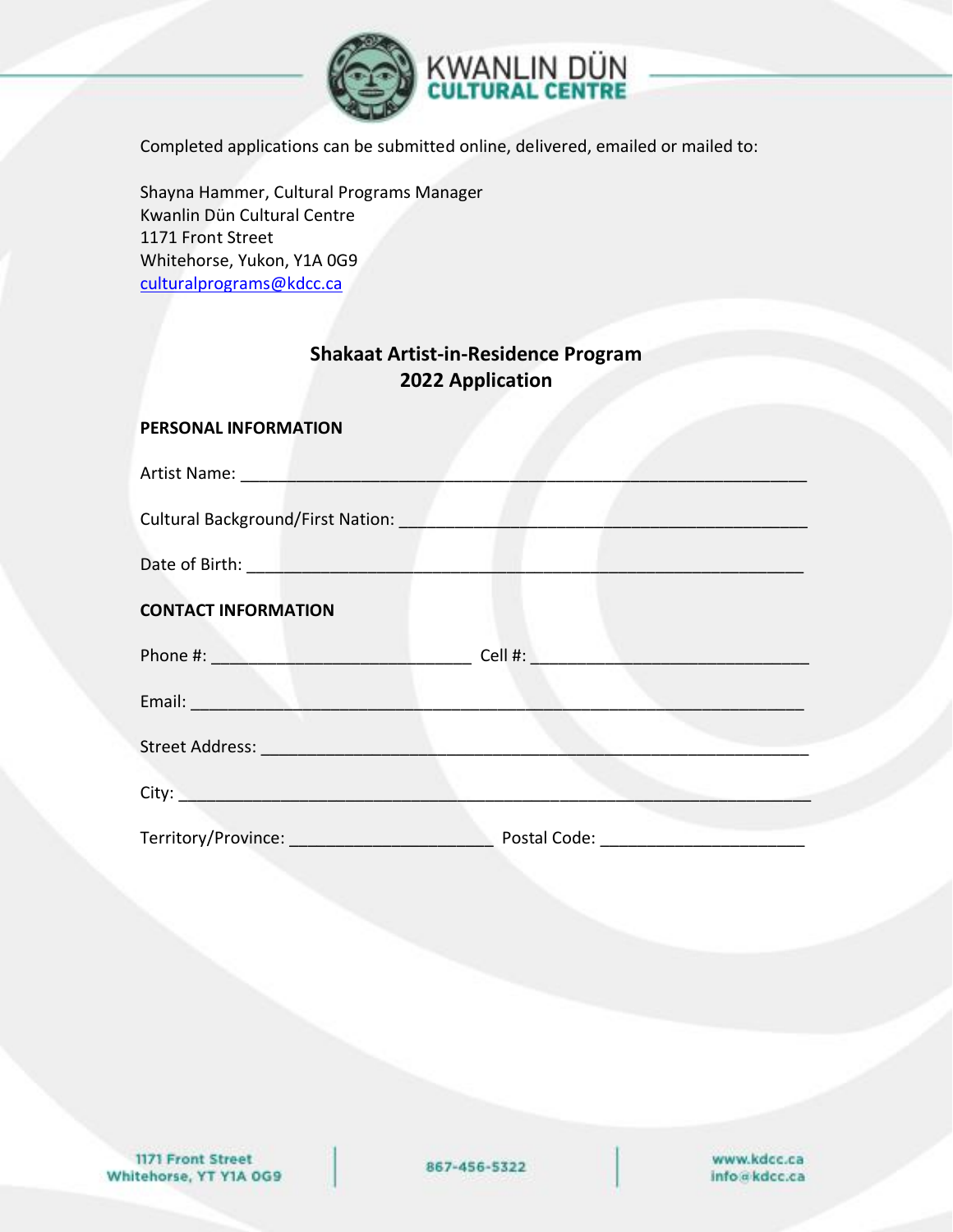

#### **TRAVEL & ACCOMMODATION**

Please note that this residency does not cover travel and accommodation. If you are from outside of Whitehorse, do you have a place to stay during the residency and a way to travel to Whitehorse?

Please Circle: The MC YES NO

## **ARTIST INFORMATION**

What is your primary genre or type of artwork?

The successful artists-in-residence will be expected to demonstrate their art form for the general public over the 15-day residency. Please describe the artwork you would like to demonstrate:

\_\_\_\_\_\_\_\_\_\_\_\_\_\_\_\_\_\_\_\_\_\_\_\_\_\_\_\_\_\_\_\_\_\_\_\_\_\_\_\_\_\_\_\_\_\_\_\_\_\_\_\_\_\_\_\_\_\_\_\_\_\_\_\_\_\_\_\_\_\_\_\_

\_\_\_\_\_\_\_\_\_\_\_\_\_\_\_\_\_\_\_\_\_\_\_\_\_\_\_\_\_\_\_\_\_\_\_\_\_\_\_\_\_\_\_\_\_\_\_\_\_\_\_\_\_\_\_\_\_\_\_\_\_\_\_\_\_\_\_\_\_\_\_\_

\_\_\_\_\_\_\_\_\_\_\_\_\_\_\_\_\_\_\_\_\_\_\_\_\_\_\_\_\_\_\_\_\_\_\_\_\_\_\_\_\_\_\_\_\_\_\_\_\_\_\_\_\_\_\_\_\_\_\_\_\_\_\_\_\_\_\_\_\_\_\_\_

 $\mathcal{L}_\mathcal{L}$  , and the contribution of the contribution of the contribution of the contribution of the contribution of the contribution of the contribution of the contribution of the contribution of the contribution of

 $\mathcal{L} = \{ \mathcal{L} \mid \mathcal{L} \in \mathcal{L} \}$  , where  $\mathcal{L} = \{ \mathcal{L} \mid \mathcal{L} \in \mathcal{L} \}$  , where  $\mathcal{L} = \{ \mathcal{L} \mid \mathcal{L} \in \mathcal{L} \}$ 

 $\mathcal{L} = \{ \mathcal{L} \mid \mathcal{L} \in \mathcal{L} \}$  , where  $\mathcal{L} = \{ \mathcal{L} \mid \mathcal{L} \in \mathcal{L} \}$  , where  $\mathcal{L} = \{ \mathcal{L} \mid \mathcal{L} \in \mathcal{L} \}$ 

\_\_\_\_\_\_\_\_\_\_\_\_\_\_\_\_\_\_\_\_\_\_\_\_\_\_\_\_\_\_\_\_\_\_\_\_\_\_\_\_\_\_\_\_\_\_\_\_\_\_\_\_\_\_\_\_\_\_\_\_\_\_\_\_\_\_\_\_\_\_\_\_

\_\_\_\_\_\_\_\_\_\_\_\_\_\_\_\_\_\_\_\_\_\_\_\_\_\_\_\_\_\_\_\_\_\_\_\_\_\_\_\_\_\_\_\_\_\_\_\_\_\_\_\_\_\_\_\_\_\_\_\_\_\_\_\_\_\_\_\_\_\_\_\_

How long have you been an artist?

How did you learn your artform? \_\_\_\_\_\_\_\_\_\_\_\_\_\_\_\_\_\_\_\_\_\_\_\_\_\_\_\_\_\_\_\_\_\_\_\_\_\_\_\_\_\_\_\_\_

What do you think is distinct or special about your artwork?

1171 Front Street Whitehorse, YT Y1A 0G9

867-456-5322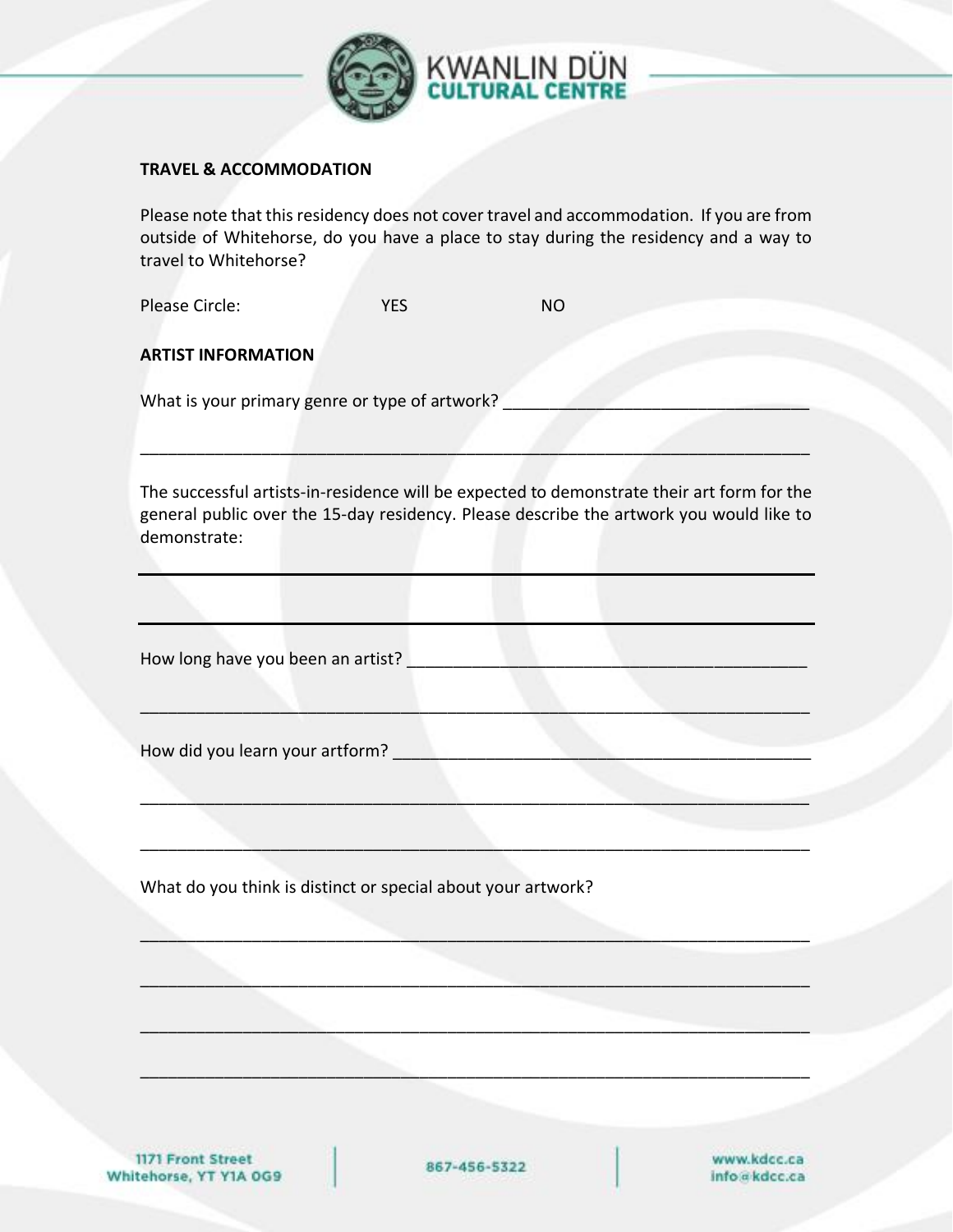

Do you have any other skills you could demonstrate or perform such as storytelling,

\_\_\_\_\_\_\_\_\_\_\_\_\_\_\_\_\_\_\_\_\_\_\_\_\_\_\_\_\_\_\_\_\_\_\_\_\_\_\_\_\_\_\_\_\_\_\_\_\_\_\_\_\_\_\_\_\_\_\_\_\_\_\_\_\_\_\_\_\_\_\_\_

 $\mathcal{L}_\text{max}$  , and the contract of the contract of the contract of the contract of the contract of the contract of the contract of the contract of the contract of the contract of the contract of the contract of the contr

jigging and sharing traditional knowledge? Please expand below:

## **SOCIAL MEDIA**

Where can we see your work? Please enter all that apply:

Website: **with a set of the set of the set of the set of the set of the set of the set of the set of the set of the set of the set of the set of the set of the set of the set of the set of the set of the set of the set of** 

Facebook:<https://facebook.com/>

Instagram:<https://instagram.com/>

Other: \_\_\_\_\_\_\_\_\_\_\_\_\_\_\_\_\_\_\_\_\_\_\_\_\_\_\_\_\_\_\_\_\_\_\_\_\_\_\_\_\_\_\_\_\_\_\_\_\_\_\_\_\_\_\_\_\_\_\_\_\_\_\_\_\_\_

If you do not have any social media accounts for your work, please attach 3 to 6 photos

of your artwork when submitting your application.

1171 Front Street Whitehorse, YT Y1A 0G9

867-456-5322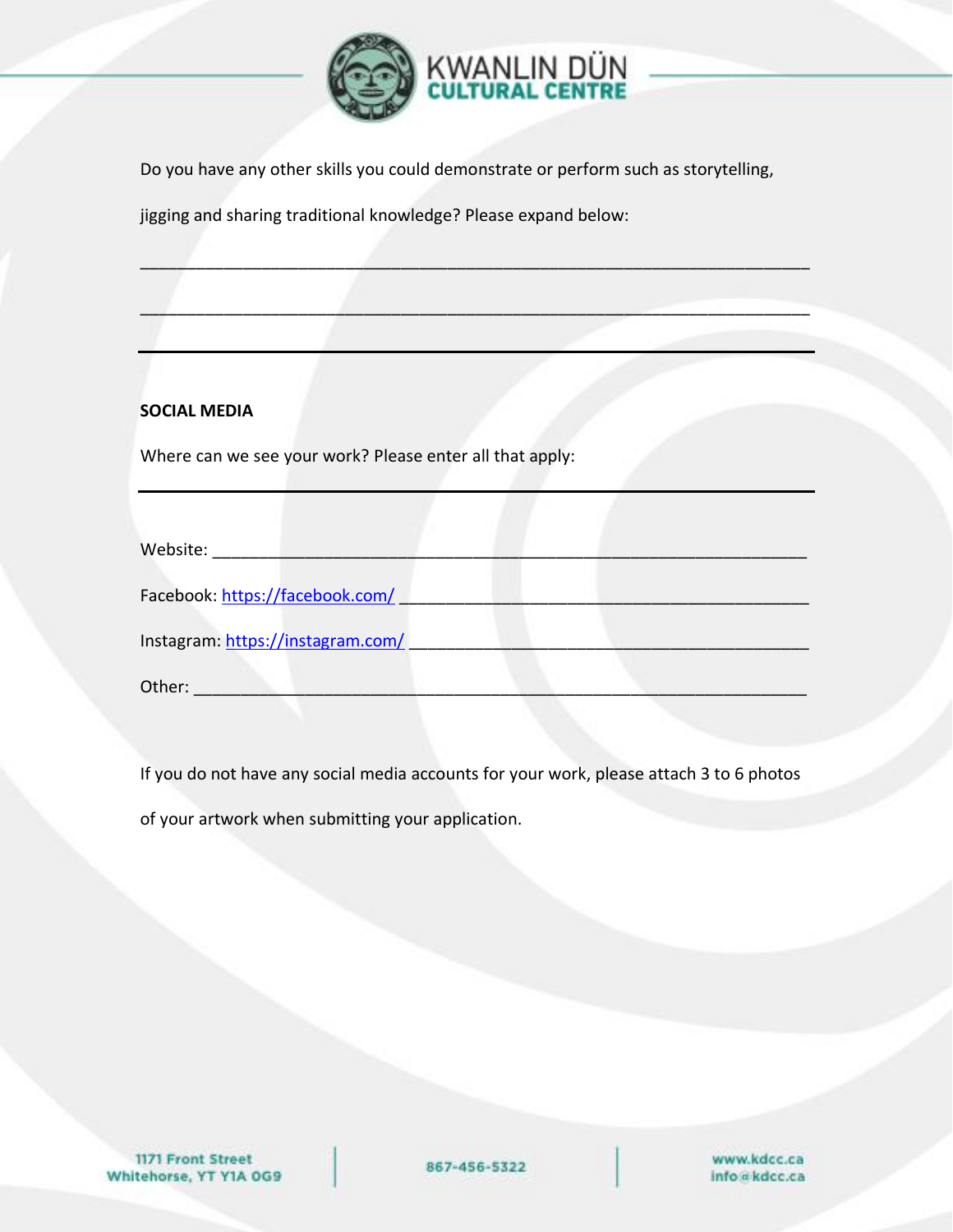

### **WORKSHOP INFORMATION**

As part of the residency, artists are required to share their knowledge in a hands-on workshop that will be offered to the public. Please describe the workshop you would like to teach and include the estimated length and title of the workshop:



To deliver a successful workshop, what materials or supplies are needed? Please note that the KDCC can order workshop materials directly, or the artist can be reimbursed up to \$250 (receipts required).

 $\mathcal{L}_\text{max}$  , and the set of the set of the set of the set of the set of the set of the set of the set of the set of the set of the set of the set of the set of the set of the set of the set of the set of the set of the

\_\_\_\_\_\_\_\_\_\_\_\_\_\_\_\_\_\_\_\_\_\_\_\_\_\_\_\_\_\_\_\_\_\_\_\_\_\_\_\_\_\_\_\_\_\_\_\_\_\_\_\_\_\_\_\_\_\_\_\_\_\_\_\_\_\_\_\_\_\_\_\_

\_\_\_\_\_\_\_\_\_\_\_\_\_\_\_\_\_\_\_\_\_\_\_\_\_\_\_\_\_\_\_\_\_\_\_\_\_\_\_\_\_\_\_\_\_\_\_\_\_\_\_\_\_\_\_\_\_\_\_\_\_\_\_\_\_\_\_\_\_\_\_\_

\_\_\_\_\_\_\_\_\_\_\_\_\_\_\_\_\_\_\_\_\_\_\_\_\_\_\_\_\_\_\_\_\_\_\_\_\_\_\_\_\_\_\_\_\_\_\_\_\_\_\_\_\_\_\_\_\_\_\_\_\_\_\_\_\_\_\_\_\_\_\_

1171 Front Street Whitehorse, YT Y1A OG9

867-456-5322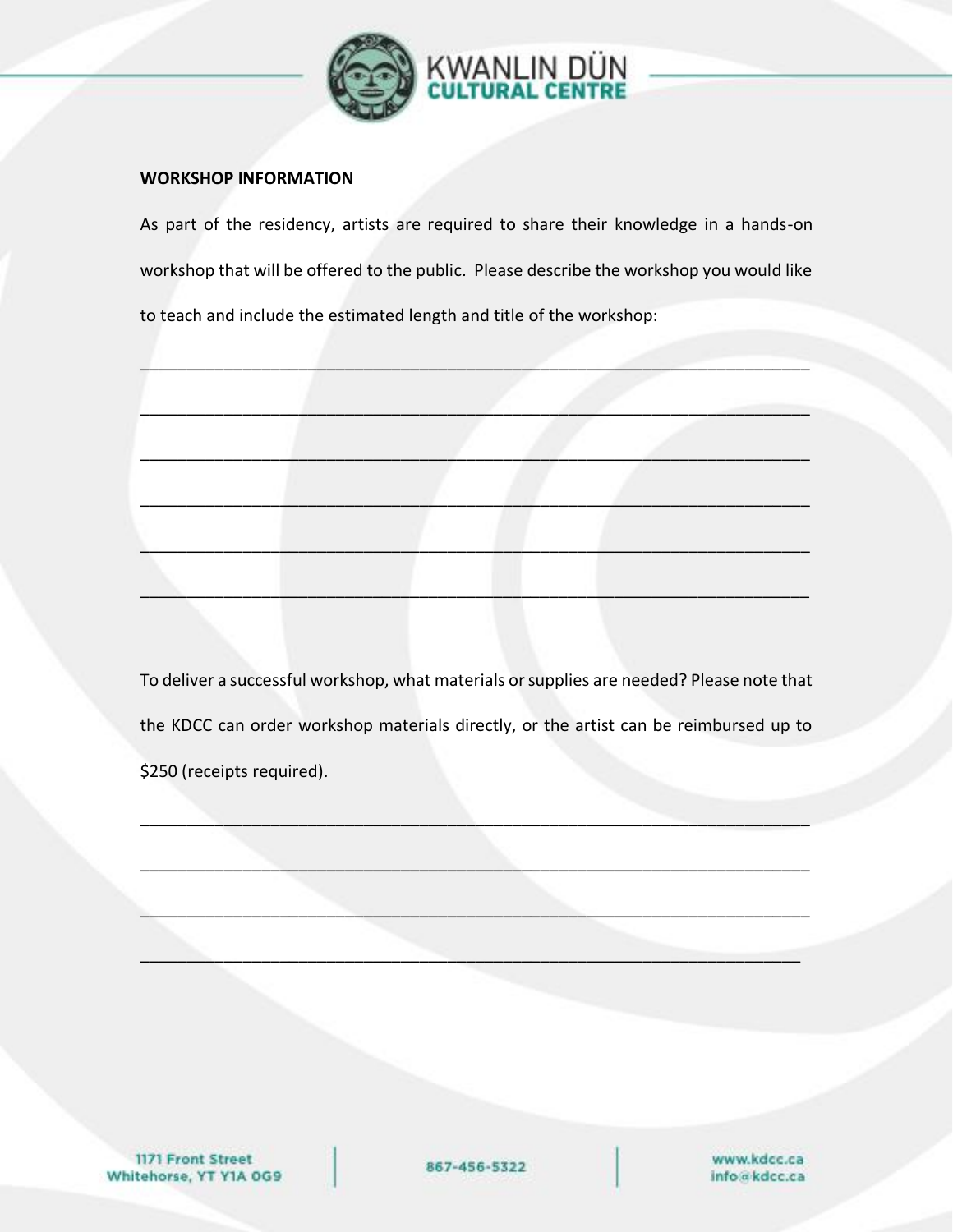

### **ADDITIONAL INFORMATION**

Please Circle:

Each artist is required to bring a collection of completed works to exhibit; do you currently have work available for viewing? VES / NO

If not, are you able to complete work prior to the residency? YES / NO

Demonstrations are held in public areas on Kwanlin Dün First Nation's traditional land. Both the public and other artists will be able to observe the demonstrating artist as they create their work in an informal setting. Are you comfortable demonstrating in informal spaces and to the general public?

YES / NO

Where did you hear about this residency?

| Family/Friend | <b>KDCC Website</b> | Radio-CHON FM | Radio-CKRW |
|---------------|---------------------|---------------|------------|
| Newspaper     | Facebook            | Poster        |            |
| Other:        |                     |               |            |

Any additional information you would like us to consider?

**Please fill out schedule information on the next page to complete your application.** 

 $\mathcal{L}_\mathcal{L} = \mathcal{L}_\mathcal{L}$  , where  $\mathcal{L}_\mathcal{L} = \mathcal{L}_\mathcal{L}$  , we have the set of the set of the set of the set of the set of the set of the set of the set of the set of the set of the set of the set of the set of the

\_\_\_\_\_\_\_\_\_\_\_\_\_\_\_\_\_\_\_\_\_\_\_\_\_\_\_\_\_\_\_\_\_\_\_\_\_\_\_\_\_\_\_\_\_\_\_\_\_\_\_\_\_\_\_\_\_\_\_\_\_\_\_\_\_\_\_\_\_\_\_\_

 $\frac{1}{2}$  , and the set of the set of the set of the set of the set of the set of the set of the set of the set of the set of the set of the set of the set of the set of the set of the set of the set of the set of the set

1171 Front Street Whitehorse, YT Y1A 0G9

867-456-5322